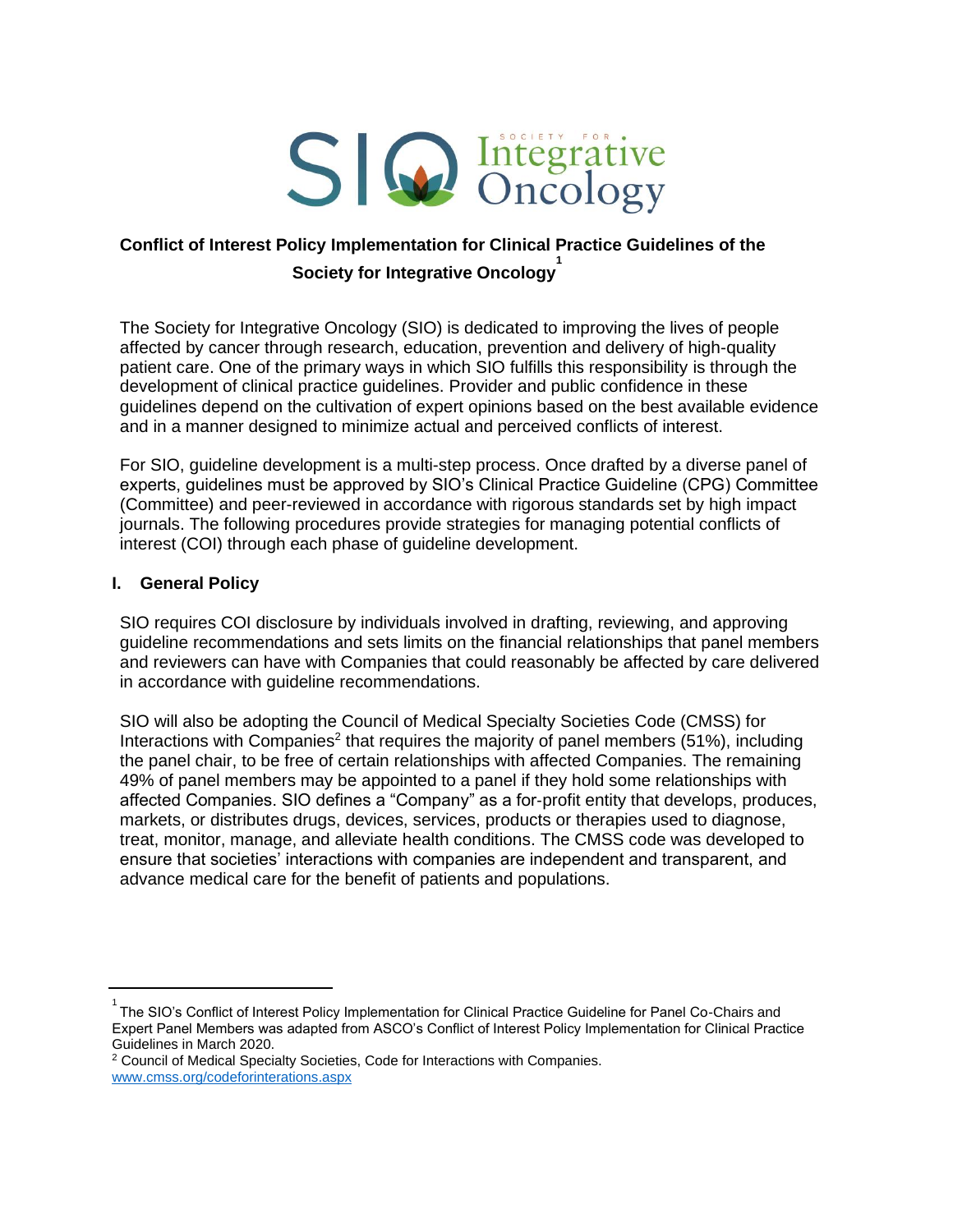### **II. Identifying Affected Companies**

Companies with products and/or services affected by a guideline are considered "affected Companies" for purposes of determining whether a COI exists in the development of SIO guidelines. A Company is an "affected Company" if there is a reasonable likelihood of *direct regulatory or commercial impact (positive or negative)* on the entity as a result of care delivered in accordance with guideline recommendations. Affected Companies will generally be identified at the time of development of the guideline protocol, prior to selection of panel members, chairs or co-chairs.

Affected Companies will generally be identified by members of the SIO CPG Committee and the SIO Executive Committee. In some cases, where identification is straightforward, an SIO guideline methodologist may identify affected Companies using criteria approved by the SIO CPG Committee. The list of affected Companies should remain consistent throughout guideline development and adoption. If changes in the marketplace or in the focus of the guideline make revisions necessary, a modified list may be developed or reviewed by the independent party. The list of Companies affected by a guideline will be made available to prospective guideline panel chairs and panel members and the Clinical Practice Guideline Committee.

### **III.Disclosure**

SIO's policy is to promote the development of clinical practice guidelines in a manner that minimizes the risk of actual and perceived bias. Disclosure of relationships with Companies is the first step in SIO's process of evaluating and managing relationships that could result in actual or perceived bias.

### **a. General COI Disclosure Additional Disclosure**

All prospective panel members, including prospective panel chairs and co-chairs, will disclose financial interests and other relationships with Companies in accordance with SIO's Policy. All Committee members disclose the same information. These disclosures are general and may or may not identify relationships with affected Companies.

Disclosure categories include compensation received for employment, leadership positions, consulting activities, speaking engagements, and expert testimony; as well as ownership interests, research funding (to the individual or the institution), and licensing fees and royalties associated with intellectual property interests received by panel or Committee members themselves and their immediate family members.<sup>3</sup>

An individual's COI disclosures must be current in SIO's electronic system prior to appointment to a panel. Panel members and Committee members must keep their COI disclosures up to date.

### **b. Additional Disclosure**

After reviewing the general disclosures and the list of affected Companies, the Committee Chair or SIO guideline methodologist may request more detailed information from an individual about the nature, value, or extent of his or her disclosed relationship with an affected Company in order to apply this Policy.

<sup>3</sup> American Society of Clinical Oncology, Policy for Relationships With Companies 2013 JCO2013.49.5002 <http://jco.ascopubs.org/content/early/2013/04/22/JCO.2013.49.5002>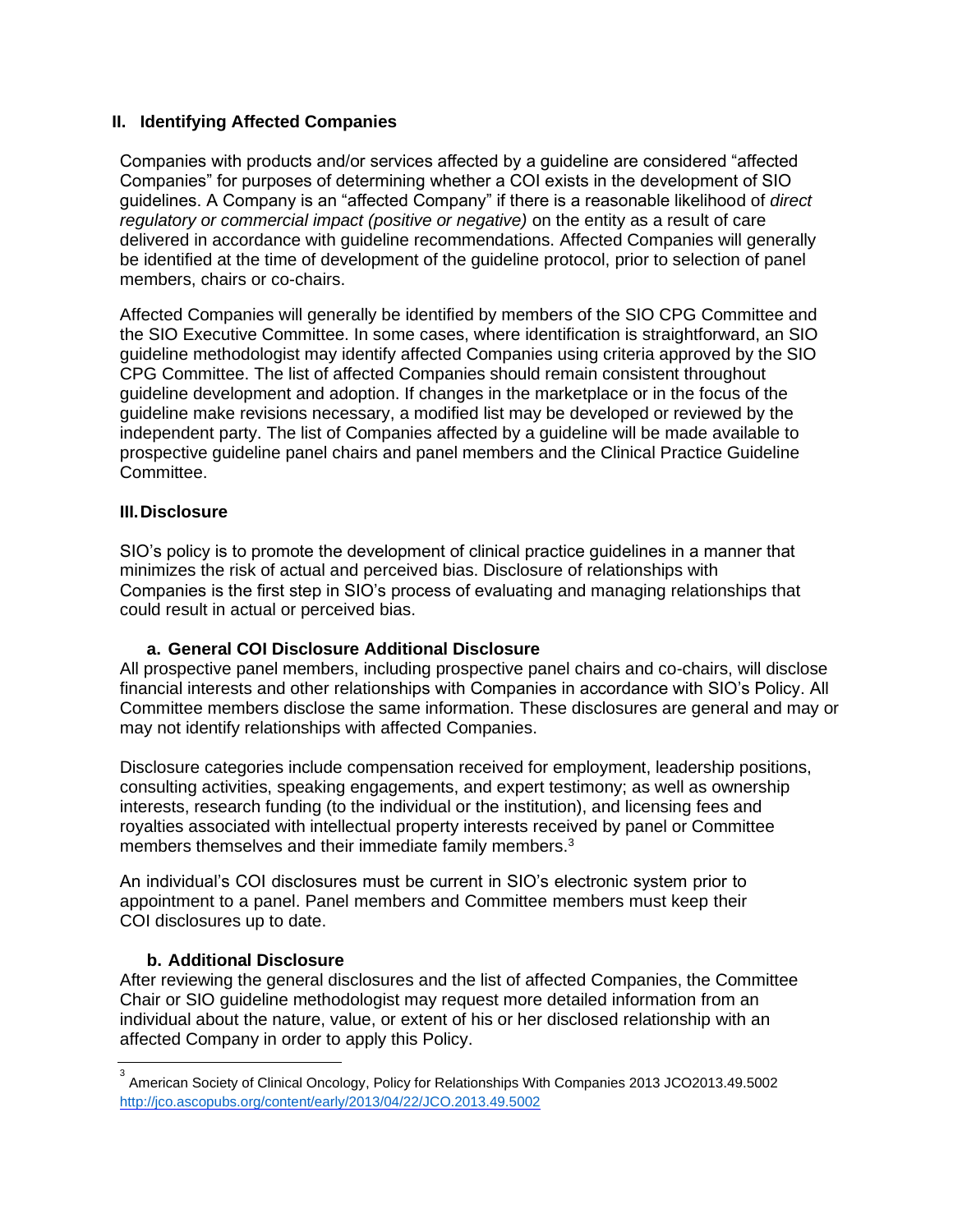Occasionally, an individual may have a relevant indirect or non-financial interest or relationship that is not covered by SIO's general COI disclosure, such as an intellectual property interest from which no royalties or other payments have yet been received; a strong professional or research opinion; or an outside affiliation. In these situations, the interest should be disclosed to the panel chair, co-chair or SIO guideline methodologist. Disclosure reports identifying panel members' relationships with affected Companies will be available to panel members throughout the guideline development process. The Committee will have this information available when considering guideline recommendations.

# **IV. Guideline Panels**

SIO's goal is to assemble a diverse and well-qualified group of experts to develop, approve, and adopt guideline recommendations in a manner that minimizes the risk of actual and perceived bias.

### **a. Not Eligible to Serve on Panel Additional Disclosure**

Having a relationship with a Company does not necessarily mean an individual is biased or has a COI. However, SIO's policy is that certain financial relationships give rise to COIs that are not capable of being effectively managed and are, in fact, inconsistent with actual and perceived independence in the guideline development process. An individual is not eligible serve on a clinical practice guideline panel if he or she:

- 1. participates in a speakers' bureau $4$  (on any subject) on behalf of an affected Company;
- 2. is employed by an affected Company, or has been employed by an affected Company at any time during the year prior to appointment to the panel and to continue for one year after the publication of the guideline; or
- 3. holds a significant ownership interest in an affected Company<sup>5</sup>; or
- 4. holds a financial or other relationship whether with an affected Company or another interest that, in SIO's discretion, presents a risk of actual or perceived bias that cannot be effectively managed or could undermine public confidence in the guideline.

# **b. Eligible to Serve as Panel Chair or Co-Chair**

Generally, individuals who have disclosed financial interests in or relationships with affected Companies will not be appointed as panel chairs or co-chairs. A panel chair or co-chair must have been free of all interests and relationships for one year prior to appointment as chair and remain free of these interests and relationships at all times during the panel's work and through one year after the guideline is published.

 $^4$  "Speakers' bureau" means a compensated role as a presenter for which any of the following criteria are met: (a) a Company has a contractual right to dictate or control the content of the presentation or talk; (b) a Company creates the slides or presentation material and has final approval of the content and edits; or (c) the presenter is expected to act as a Company's agent or spokesperson for the primary purpose of disseminating company or product information. SIO recognizes that some activities called "speakers' bureaus" may not meet these criteria and, conversely, that activities may meet these criteria and not be termed "speakers' bureaus." SIO will rely on the judgment and integrity of disclosing individuals to determine whether an activity constitutes a speakers' bureau under this Policy. This definition of "speakers' bureau" does not extend to employees of a Company who make presentations as part of their employment.

<sup>5</sup> "Significant ownership interest" means shares of a publicly traded Company greater than \$50,000 in value or an equity interest in a privately held Company greater than 5% at the time of disclosure. This does not include interests invested in diversified funds whose holdings cannot be controlled by the disclosing individual.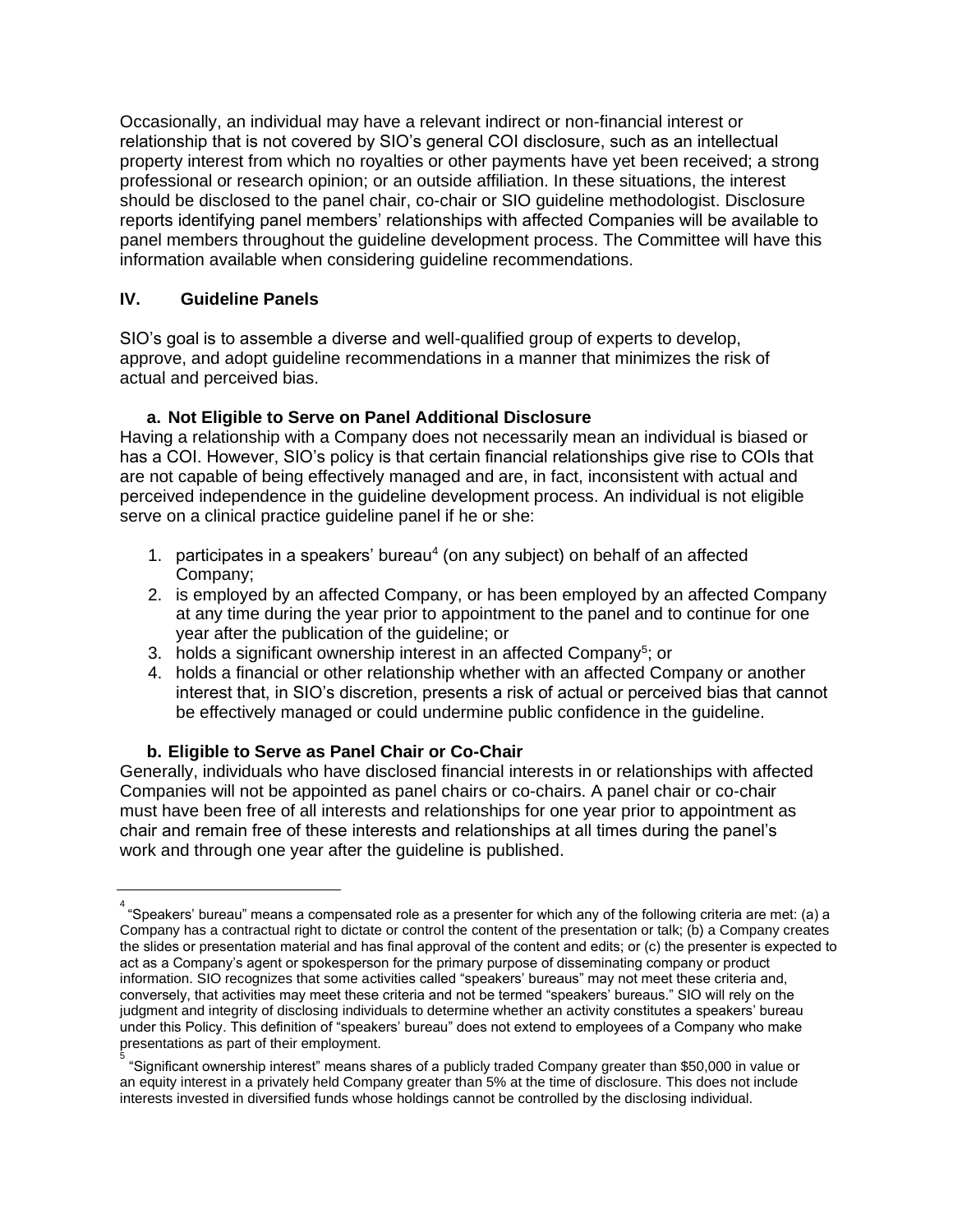However, the Committee may appoint one panel chair who receives research funding from an affected Company, if doing so would ultimately help the panel develop a higher quality guideline. In this case, the Committee must appoint a co-chair who has no relationships with affected Companies, including research funding.

If a panel chair or co-chair wants to continue to serve as chair for future guideline updates, he or she must remain eligible as described above. If, at the time of update, an individual is no longer eligible to serve as a chair, he or she will be eligible to serve as a panel member at the discretion of the Clinical Practice Guideline Committee and in accordance with this Policy Implementation.

### **c. Eligible to Serve in the Panel Majority**

In accordance with the CMSS Code, a majority of SIO guideline panel members must be free of conflicts of interest relevant to the subject matter of the guideline. All relationships with Companies must be disclosed as described in Section IIIa. The Committee Chair or SIO guideline methodologist may ask for additional information about a relationship with an affected Company, as described in Section IIIb, to apply this Policy Implementation.

For the purpose of appointing at least 51% of guideline panel members who are free of COI, SIO defines the following relationships as COIs:

- 1. Research funding from an affected Company, paid to the individual or his or her practice or institution if:
	- a. research payments are made directly from the affected Company to the individual;
	- b. the individual's salary is supported (in whole or part) through a research grant from an affected Company;
	- c. the individual is a national or overall principal investigator for a study funded by an affected Company;
	- d. the individual is a member of a steering committee of a study that does not have a principal investigator.<sup>6</sup>
	- e. in kind donations of products being tested by the manufacturers.
- 2. Compensation (including honoraria) from any one affected Company that equals, in aggregate, \$5,000<sup>7</sup> or more in a calendar year.
	- a. This includes fees and honoraria for leadership positions, consulting activities, speaking engagements, expert testimony, and patent or other licensing fees.
	- b. This excludes any compensation provided under any of the circumstances described in Section IVa.

Individuals with any of these relationships are not eligible to serve in the panel majority, but may be eligible to serve in the panel minority. A member of the panel majority must remain free of these COIs from the time of his or her appointment to the panel through the end of the calendar year in which the guideline is published. If an individual's relationships change during that period such that he or she is no longer eligible to serve in the panel majority, the Committee chair will shift the individual to the panel minority. If that is not feasible given the panel composition, the individual must resign from the panel.

 $\degree$  Serving as a site or local PI, or a consortium PI without salary support are not considered conflicts of interest.

 $^7$  This dollar value may be updated periodically to keep pace with current standards.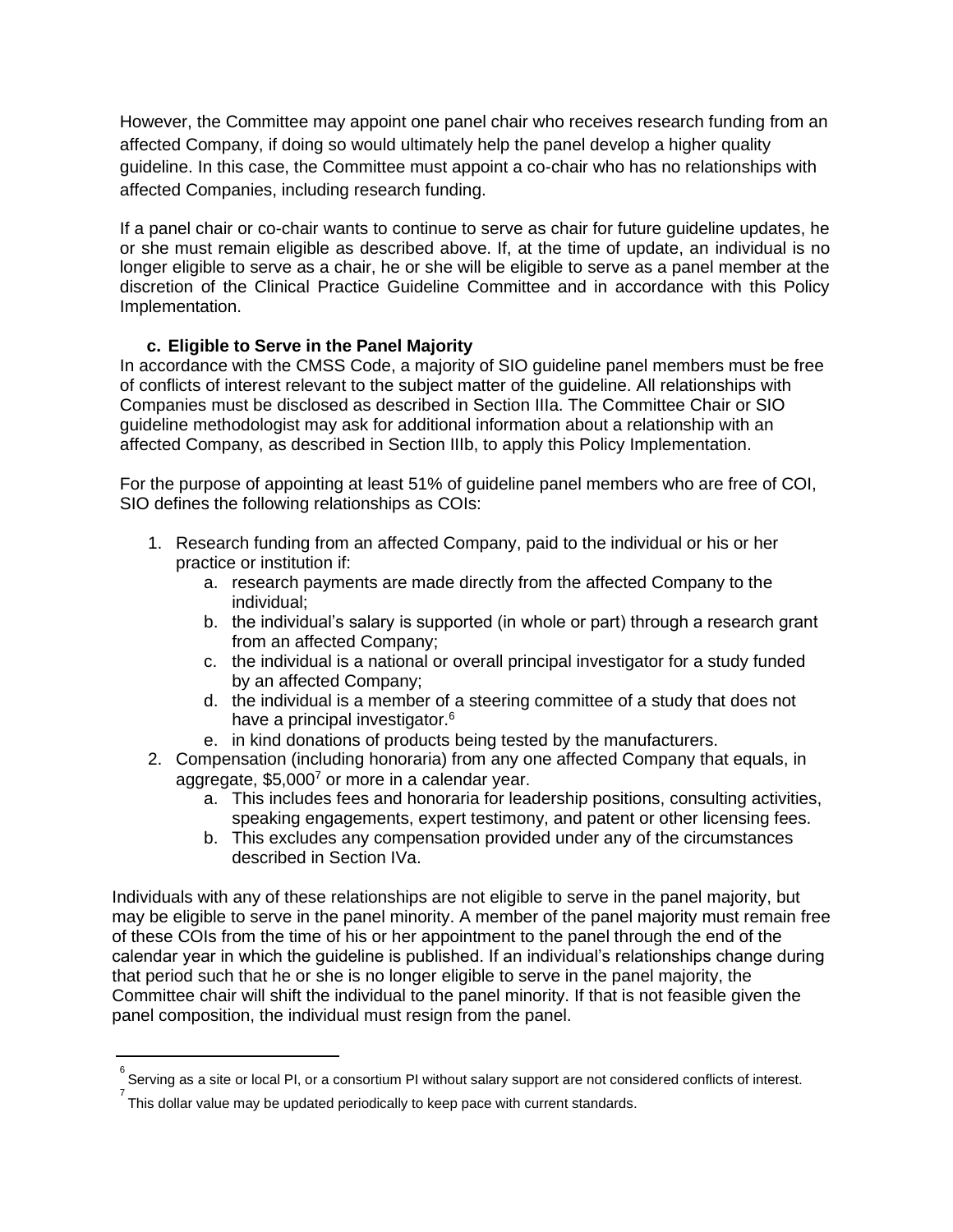If an individual holds a patent in a technology that could be part of a guideline recommendation, the individual may be eligible to serve on the panel minority as described in Section IVc with special requirements for COI management, or SIO may find the individual ineligible to serve on the panel under Section IVa.4 above.

If an individual holds stock options in an affected Company, as defined in Section II above, the individual may be eligible to serve on the panel minority as described in Section IVc with special requirements for COI management, or SIO may find the individual ineligible to serve on the panel under Section IVa above.

### **d. Voting**

At in-person and/or virtual meetings, panel recommendations must be adopted by a 75% majority of panel members in attendance at a meeting where a simple majority of panel members are present. When the panel votes electronically, recommendations must be adopted by a 75% majority of the entire panel.

Because of the supermajority voting standard, panel members who have disclosed financial relationships with affected Companies do not need to recuse themselves from discussing and voting on guideline recommendations on these grounds.

### **V. Clinical Practice Guideline Committee**

The roles and responsibilities of the Clinical Practice Guideline Committee is to identify and prioritize topics for guideline development, provide strategic direction in the development of guidelines, review and approve final drafts of the guidelines and provide recommendations regarding possible third-party guideline endorsement and joint guideline endeavors.

### **a. Disclosure**

Committee members will generally disclose financial relationships with Companies as described in Section IIIa and make additional disclosures as described in Section IIIb. These disclosures will be compared with the list of affected Companies before a guideline is reviewed by the Committee.

Committee members' general disclosure reports, identifying relationships with affected Companies, will be available to Clinical Practice Guideline Committee members prior to Committee discussion of a guideline.

# **b. Clinical Practice Guideline Committee Reviewers**

From time to time, the Committee Chair appoints Committee members to serve as reviewers of a guideline. Generally, the Committee Chair will select Committee members who have no financial relationships with affected Companies or products to serve as guideline reviewers.

### **c. Recusal**

To underscore the independence and integrity of the guideline adoption process, guidelines will be approved only by Committee members who do not have financial relationships with affected Companies or products. Therefore, disclosure of any financial relationship with an affected Company should be cause for recusal. Whether a relationship relates to the subject matter of the guideline is not a relevant consideration for purposes of determining recusal.

A Committee member recused from voting may take part in initial Committee discussion of